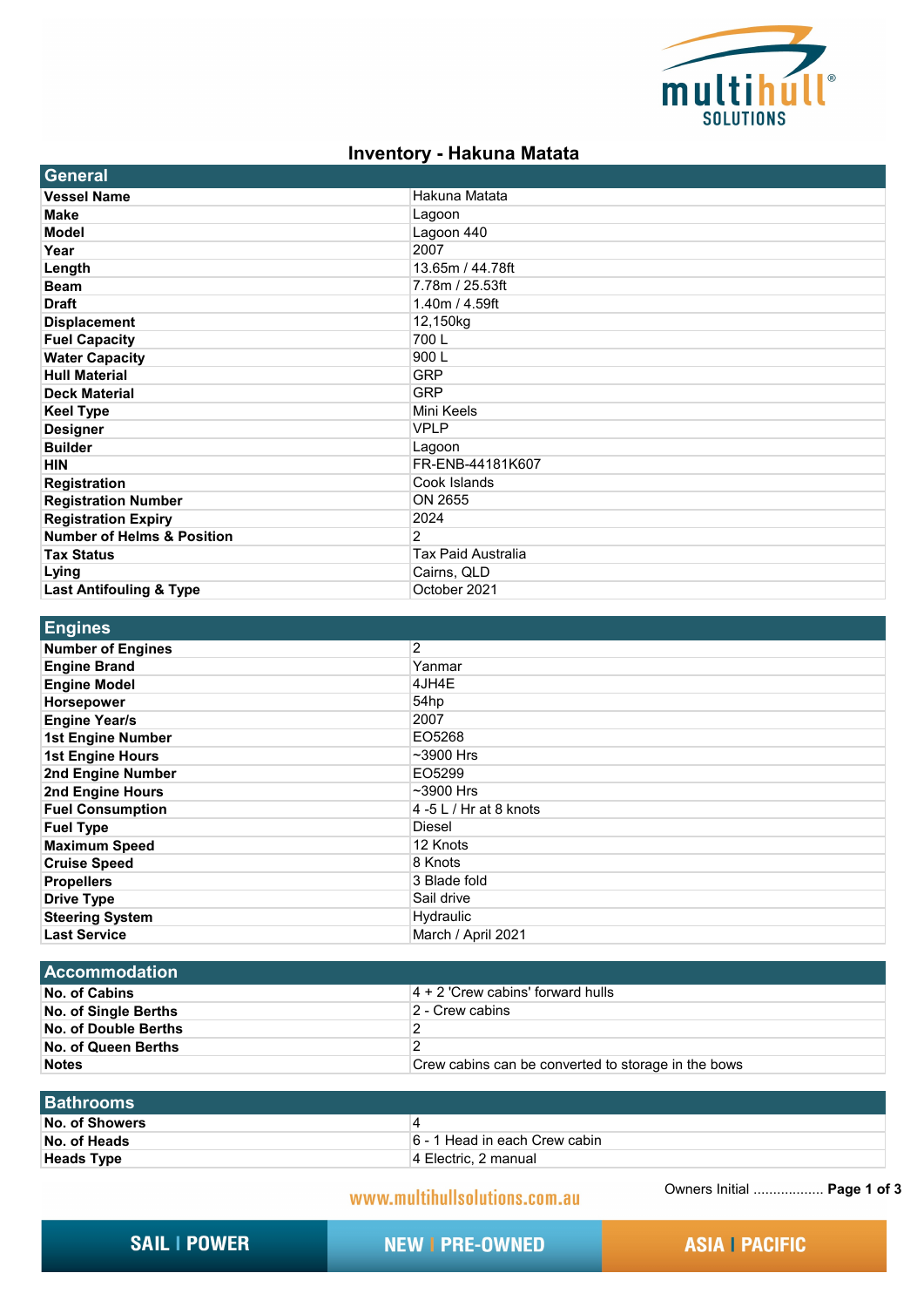

## **Inventory - Hakuna Matata**

| <b>Holding Tanks Capacity</b> | -    |
|-------------------------------|------|
| <b>Hot Water Capacity</b>     | 90 L |
|                               |      |

| <b>Galley</b>          |                        |
|------------------------|------------------------|
| <b>Galley Location</b> | Saloon                 |
| Refrigeration          | $ 2$ Fridges           |
| Freezer                | 1 Freezer              |
| <b>Stove</b>           | 4 Burner gas           |
| Oven                   | 1 Oven                 |
| <b>Sink</b>            | Stainless steel - twin |

| <b>Electronics</b>        |                                     |
|---------------------------|-------------------------------------|
| <b>Depth Sounder</b>      | Raymarine                           |
| ∣Log                      | Raymarine                           |
| <b>Autopilot</b>          | Raymarine                           |
| <b>Wind Instruments</b>   | Raymarine                           |
| Radar                     | Raymarine Quantum (new 2021)        |
| <b>Chartplotter</b>       | 2x Raymarine Axiom 12" (new 2021)   |
| <b>AIS Auto ID System</b> | Yes                                 |
| <b>GPS</b>                | Raymarine Axiom                     |
| <b>VHF</b>                | <b>ICOM</b>                         |
| <b>Stereo</b>             | Yes - surround system through boat. |
| <b>Radio</b>              | Yes                                 |

| <b>Batteries</b>       |                          |
|------------------------|--------------------------|
| <b>Battery House</b>   | 6 x New house            |
| <b>Battery Engine</b>  | $2 \times$ New           |
| <b>Battery Charger</b> | Alternator and Generator |

| <b>Electrical Equipment</b> |                      |
|-----------------------------|----------------------|
| Watermaker                  | 200 L / Hr           |
| Generator                   | Northern Lights 5kva |
| <b>Solar Panels</b>         | New 2020             |
| <b>Air Conditioning</b>     | Yes                  |
| <b>Heater</b>               | Yes                  |
| Transformer                 | Yes 110 / 220v       |
| Inverter                    | Yes                  |
| <b>Alternator</b>           | Yes                  |
| <b>Shore Power</b>          | Yes                  |

| <b>Sail Inventory</b>        |                                                    |
|------------------------------|----------------------------------------------------|
| <b>Mast Material</b>         | Alloy                                              |
| <b>Standing Rig Material</b> | Stainless steel                                    |
| <b>Standing Rig</b>          | 2008 - Rig report checked Nov 2021                 |
| <b>Age of Sails</b>          | Main 2019, Jib 2019 Spinnaker 2019, code 0 4 years |
| <b>Bowsprit</b>              | Yes                                                |
| <b>Furlers</b>               | Headsail furler                                    |
| <b>Winches</b>               | 2 Electric Halyard. Sheet Winches                  |

| <b>Safety Equipment</b> |        |
|-------------------------|--------|
| <b>Bilge Manual</b>     |        |
| <b>Bilge Electric</b>   |        |
| Life Raft               | 10 Man |
| Life Jackets            | 10     |

www.multihullsolutions.com.au

Owners Initial .................. **Page 2 of 3**

**SAIL | POWER** 

**NEW I PRE-OWNED** 

**ASIA | PACIFIC**